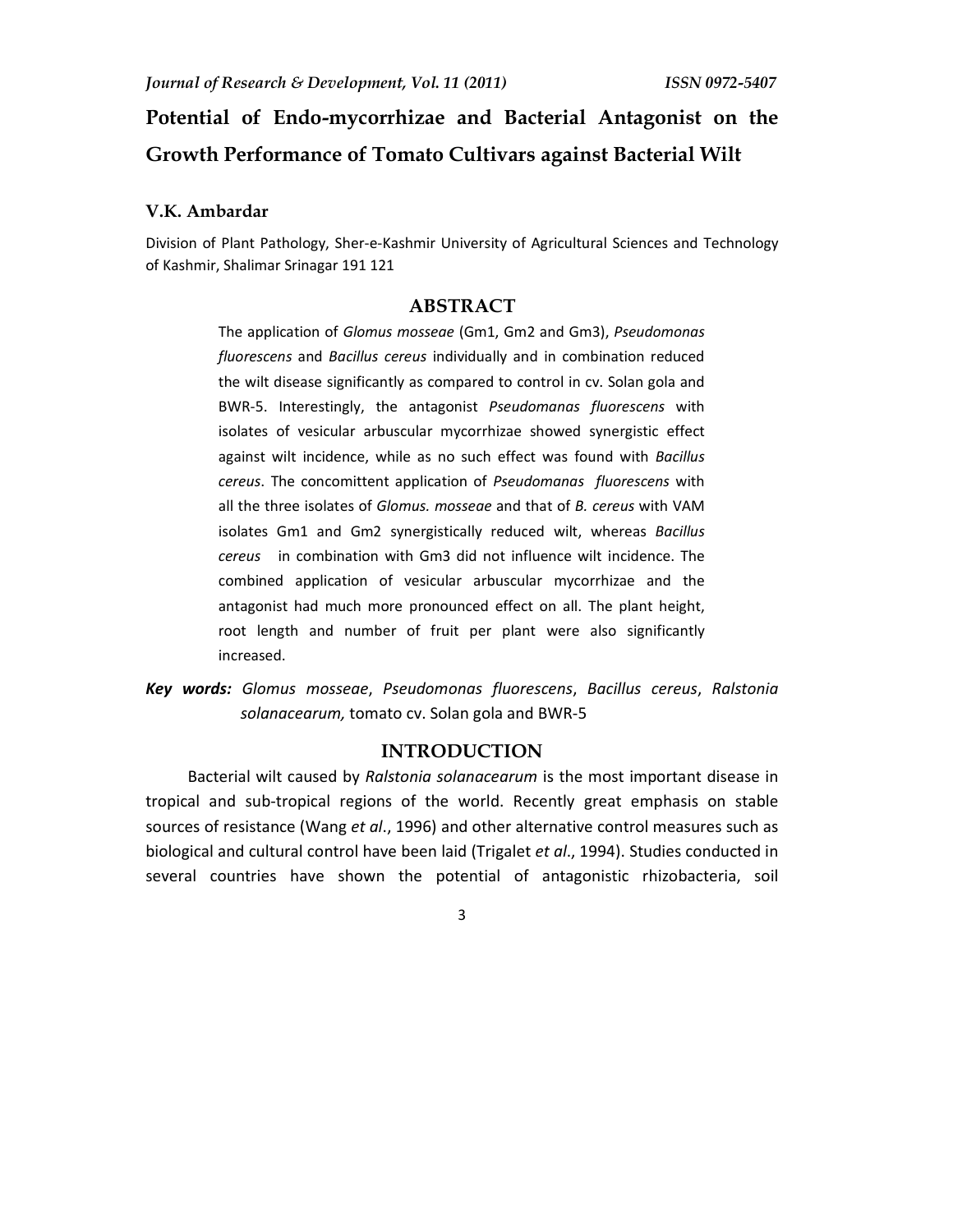solarization and VAM (Vesicular Arbuscular Mycorrhizae) to inhibit or displace soil borne pathogens at root soil interface and there by protect the crop plants (Hayward, 1991). Vesicular Arbuscular Mycorrhizae (VAM) fungi have also been inflicted in the biological control of a few soil borne fungal (Jalali *et al.,* 1990) and bacterial pathogens (Halos and Zorilla, 1979). The use of VAM alone and in combination with bacterial antagonists also needs to be explored for the control of soil borne diseases like bacterial wilt of tomato. The present work has been initiated to integrate bio-agents with VAM and observe its effect on the disease development of bacterial wilt of tomato.

## **MATERIAL AND METHODS**

#### **VA-mycorrhizal Isolates**

Three isolates of vesicular arbuscular mycorrhizal *Glomus mosseae* designated as  $Gm_1$  Gm<sub>2</sub> and Gm<sub>3</sub> were used in the present study. Isolate Gm<sub>1</sub> was obtained from DR. D.J. Bhagyaraj; G.K.V.K, Campus University of Banglore, the isolate Gm2 was procured from Punjab Agricultural University Ludhiana, whereas the third isolate  $Gm<sub>3</sub>$  was isolated from soil of Palampur in the Department of Plant Pathology.

## **Multiplication and Maintenance of VA-mycorrhizal Isolates**

VA-mycorrhizae isolates were multiplied and maintained separately on the roots of tomato plants (cv. Roma and Solan Gola) in plastic pots in the glass house. The roots of 30-45 day old plants of the respective isolates were checked for the colonization under the microscope. The entire root system was subsequently chopped of along with the adhering soil and inbreed with fresh soil obtained from the field for further multiplication in a similar fashion. The process was repeated several times for the production of VAM enriched soil for experimentation and maintenance of isolates.

# **Evaluation of VA-mycorrhiza and Antagonist against Wilt**

The effect of soil enriched with the three VAM isolates individually and with the combination of the antagonists, *Pseudomonas fluorescens* and *Bacillus cereus* against wilt was studied by conducting a pot experiment in glass house during two years using tomato cultivars Solan Gola and BWR-5 (HR). The experiments were laid out in a completely randomized block design with three replications. Each replication consisted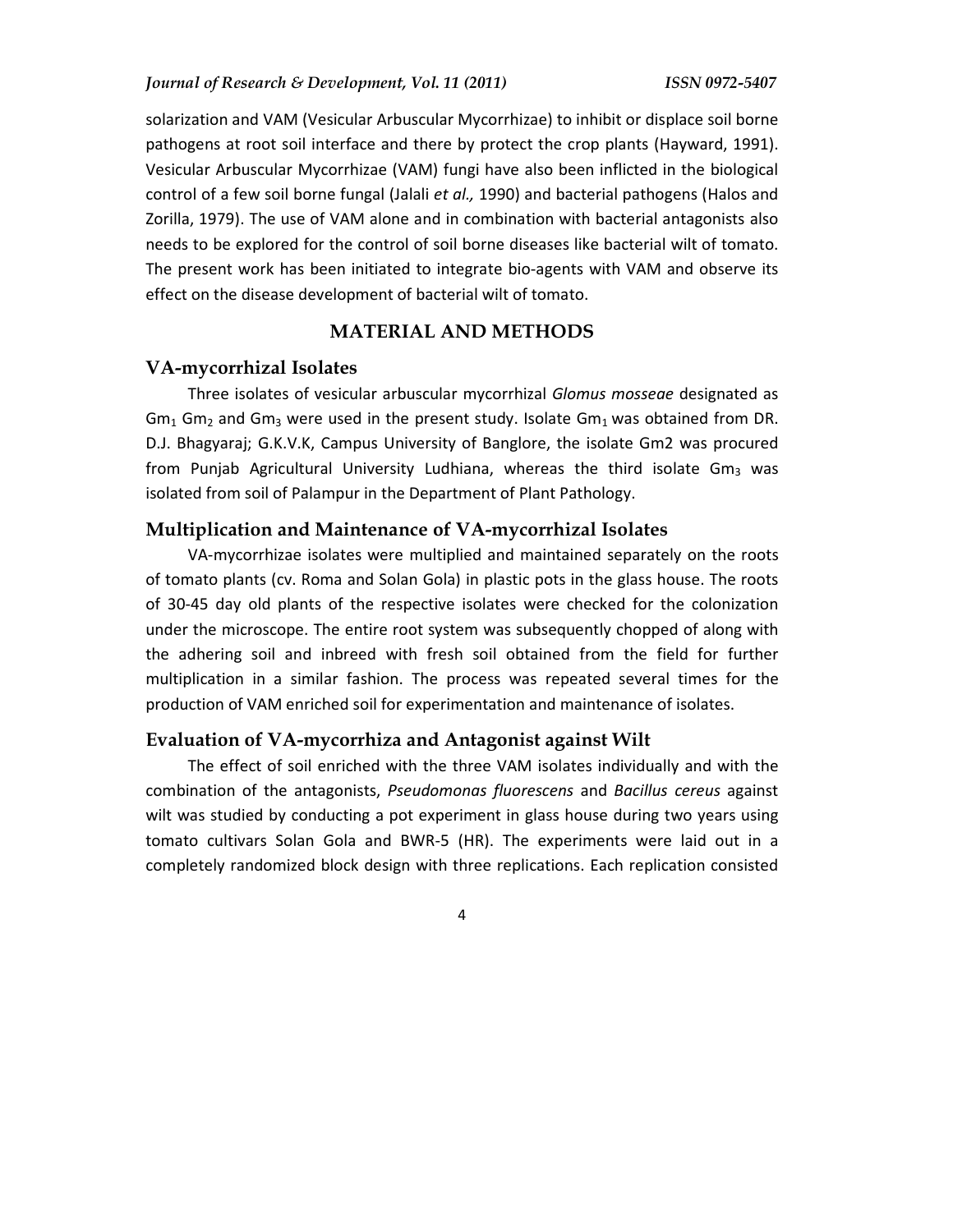of three pots, each pot containing three plants. Soil enriched with each of three VAM isolates was taken into the pots for determining the effect of respective isolates. In order to study the effect of individual antagonist, soil bacterization was done with the respective antagonist. For studying combined effect of the VAM isolates was further bacterized. The sterilized soil + FYM (1:1) taken in pots was used for control treatment. Twenty five to twenty eight day old seedlings of Solan Gola and BWR-5 (HR) raised separately in iron trays containing sterilized mixture of soil + FYM (1:1) were transplanted in the month of May during both the years and then inoculated with 20 ml cell suspension of virulent *Ralstonia solanacearum.* The inoculated plants along with control were observed regularly for 25 days for the appearance of wilt symptoms. The data on plant height root length and number of fruits per plant were also recorded and analyzed statistically.

# **RESULTS AND DISCUSSION**

The enrichment of soil with all the three isolates of *Glomus mosseae* (Gm1, Gm2 and Gm3) and application of antagonist *P. fluorescens* and *B. cereus* individually and in combination reduced the wilt significantly as compared to control in cultivar Solan Gola and BWR-5 (Table 1 & 2). Table 1 revealed that lowest per cent of wilt incidence of 0% and 11.11% was observed on BWR-5 and Solan Gola cvs. When  $Gm<sub>1</sub>$  was used in combination with P. *fluorescens* compared to control were 37.33% and 95.66% wilt incidence per cent was observed during the year 1996. Similar trend was also observed in the year 1997 with wilt incidence of 0% and 19.99% compared to control where disease was 28.33% and 91.66%. Interestingly the application of antagonist *P. fluorescens* with all the three isolates of VAM showed synergistic effect on R. *solanacearum* resulting in reduction of wilt incidence, whereas no synergistic reduction in wilt was not observed, when the antagonist *B. cereus* was applied in VAM enriched soil. The combination of VAM with *B. cereus* reduced less wilt in Solan Gola as compared with BWR-5.

Variable results were obtained with comparatively less susceptible cultivar BWR-5 (HR). In this case only the VAM isolate Gm1 resulted in significant reduction in wilt but the isolate Gm2 and Gm3 had no effect in the reduction of wilt. Similarly the antagonist *B. cereus* did not influence wilt incidence. The combined application of *P. fluorescens*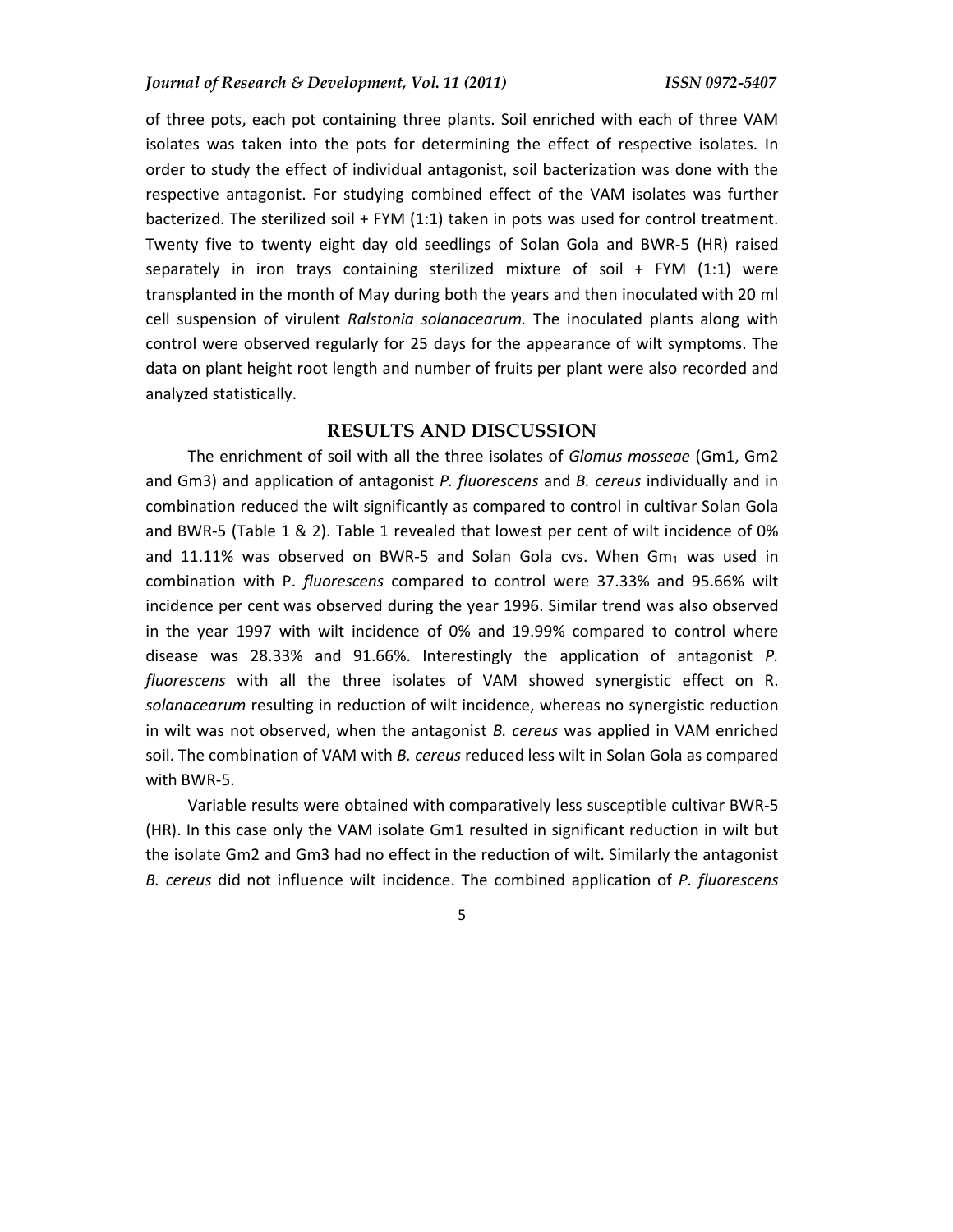with all the three isolates of *G. mosseae* and that of *B. cereus* with VAM isolates Gm1 and Gm2 synergistically reduced wilt, whereas *B. cereus* in combination with Gm3 did not influence the wilt incidence.

| <b>Treatment</b>               | Terminal wilt incidence (%) |                   |  |
|--------------------------------|-----------------------------|-------------------|--|
|                                | Solan Gola                  | <b>BWR-5 (HR)</b> |  |
| Gm <sub>1</sub>                | 66.66 (54.70)               | 25.00 (29.98)     |  |
| Gm,                            | 61.10 (51.46)               | 33.33 (35.24)     |  |
| $\rm{Gm}_{3}$                  | 65.00 (53.70)               | 40.55 (39.46)     |  |
| P. fluorescens                 | 50.00 (44.98)               | 24.33 (29.53)     |  |
| B. cereus                      | 55.55 (48.22)               | 31.11 (33.88)     |  |
| $Gm_1 + P.$ fluorescens        | 11.11 (19.46)               | 0.00(0.00)        |  |
| $Gm2 + P.$ fluorescens         | 25.00 (29.98)               | 15.00 (22.77)     |  |
| Gm <sub>3</sub> P. fluorescens | 33.33 (35.24)               | 20.00 (26.55)     |  |
| $Gm_1 + B$ . cereus            | 50.00 (44.98)               | 0.00(0.00)        |  |
| Gm <sub>2</sub> + B. cereus    | 55.55 (48.22)               | 19.33 (25.95)     |  |
| Gm <sub>3</sub> B. cereus      | 55.55 (48.22)               | 33.33 (35.24)     |  |
| Control                        | 95.66 (82.92)               | 37.33 (37.64      |  |
| CD (5%)                        | 11.51                       | 3.77              |  |

**Table 1. Effect of VA-mycorrhizae and antagonists on the performance of tomato cultivars against bacterial wilt during 1996.** 

\*Average of three replications

Figures in parentheses are angular transformed values

Gm: *Glomus mosseae*

Almost similar trend was obtained during second year also. The combined application of VAM isolates Gm1, Gm2 and Gm3 and of the antagonist *B. cereus* produced synergistic effect on the reduction of wilt incidence. The extent of terminal wilt incidence in general was low during second year than first year.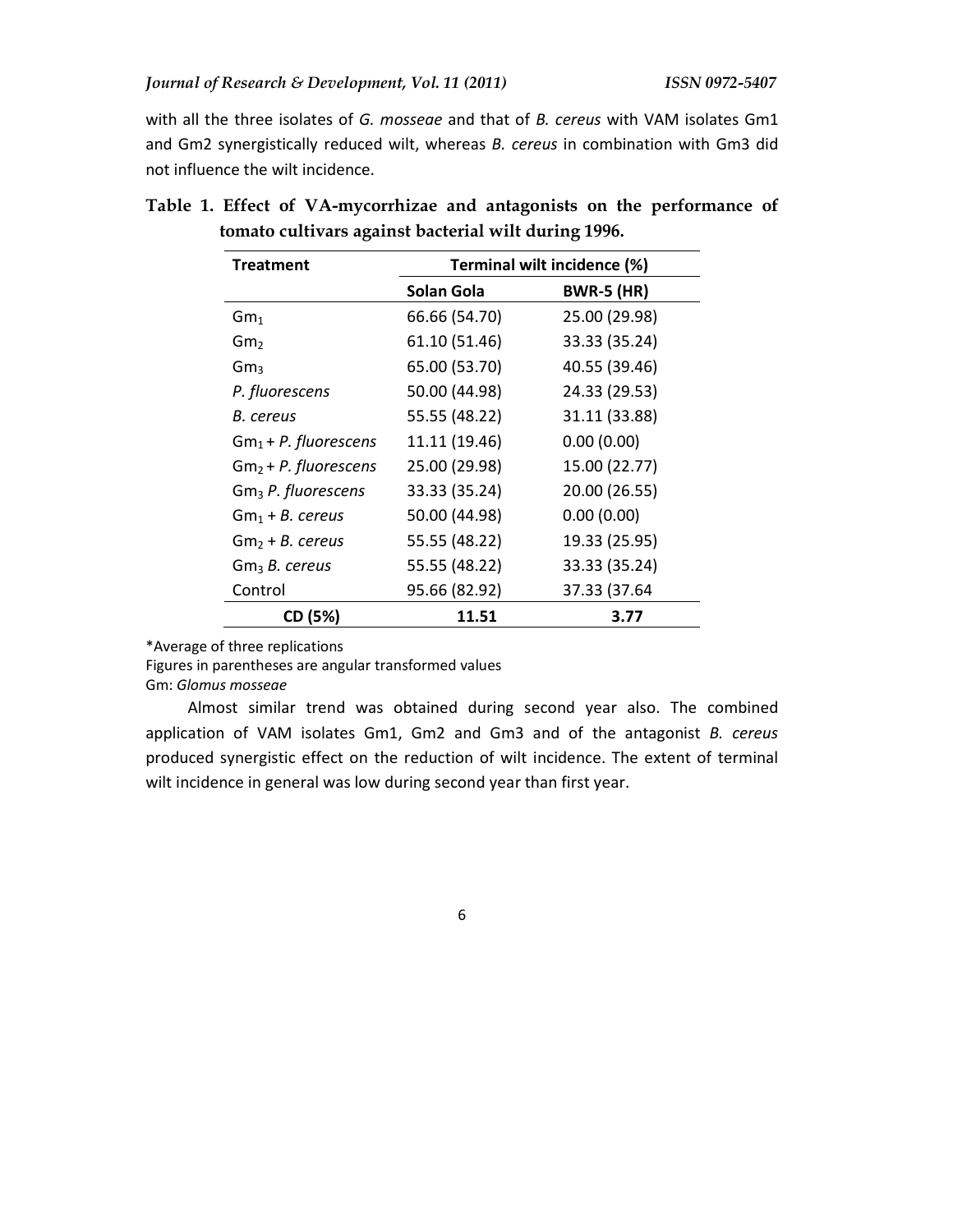| <b>Treatment</b>        | Terminal wilt incidence (%) |                   |  |
|-------------------------|-----------------------------|-------------------|--|
|                         | Solan Gola                  | <b>BWR-5 (HR)</b> |  |
| $\mathsf{Gm}_1$         | 38.88 (38.39)               | 20.66 (27.00)     |  |
| Gm <sub>2</sub>         | 30.55 (33.49)               | 20.33 (26.78)     |  |
| Gm <sub>3</sub>         | 33.33 (35.24)               | 23.33 (28.80)     |  |
| P. fluorescens          | 29.44 (32.81)               | 17.33 (24.58)     |  |
| B. cereus               | 44.44 (41.73)               | 20.66 (26.99)     |  |
| $Gm_1 + P.$ fluorescens | 19.99 (26.49)               | 0.00(0.00)        |  |
| $Gm2 + P.$ fluorescens  | 25.00 (29.98)               | 8.77 (17.21)      |  |
| $Gm3$ P. fluorescens    | 33.33 (35.24)               | 13.66 (21.66)     |  |
| $Gm_1 + B.$ cereus      | 20.00 (26.57)               | 0.00(0.00)        |  |
| $Gm2 + B.$ cereus       | 25.00 (29.98)               | 10.66 (19.01)     |  |
| $Gm3B.$ cereus          | 33.33 (33.24)               | 24.44 (28.44)     |  |
| Control                 | 91.66 (79.96)               | 28.33 (31.12)     |  |
| CD (5%)                 | 9.68                        | 3.74              |  |

**Table 2. Effect of VA-mycorrhizae and antagonists on the performance of tomato cultivars against bacterial wilt during 1997.** 

\*Average of three replications

Figures in parentheses are angular transformed values

Gm: *Glomus mosseae* 

The enrichment of soil with VAM isolates and the alone application of the antagonist significantly increased plant height, root length and number of fruits per plant during both years in tomato cultivars viz. Solan Gola (Table 3) and BWR-5 (Table 4). Maximum plant hight of 84.55 cm, root length of 17.44 cm and 5.12 fruits/plant were observed in the year 1996 when Gm<sub>1</sub> was used in combination with P. *fluorescens*. Similar trend with 87.44 cm, 19.44 cm and 5.66 fruits/plant were observed during the 1997 as is revealed by the Table 4.

The combined application of VAM and the antagonists had much more pronounced effect on all the three crop parameters (plant height, root length and number of fruit per plant) as compared to their individual effect.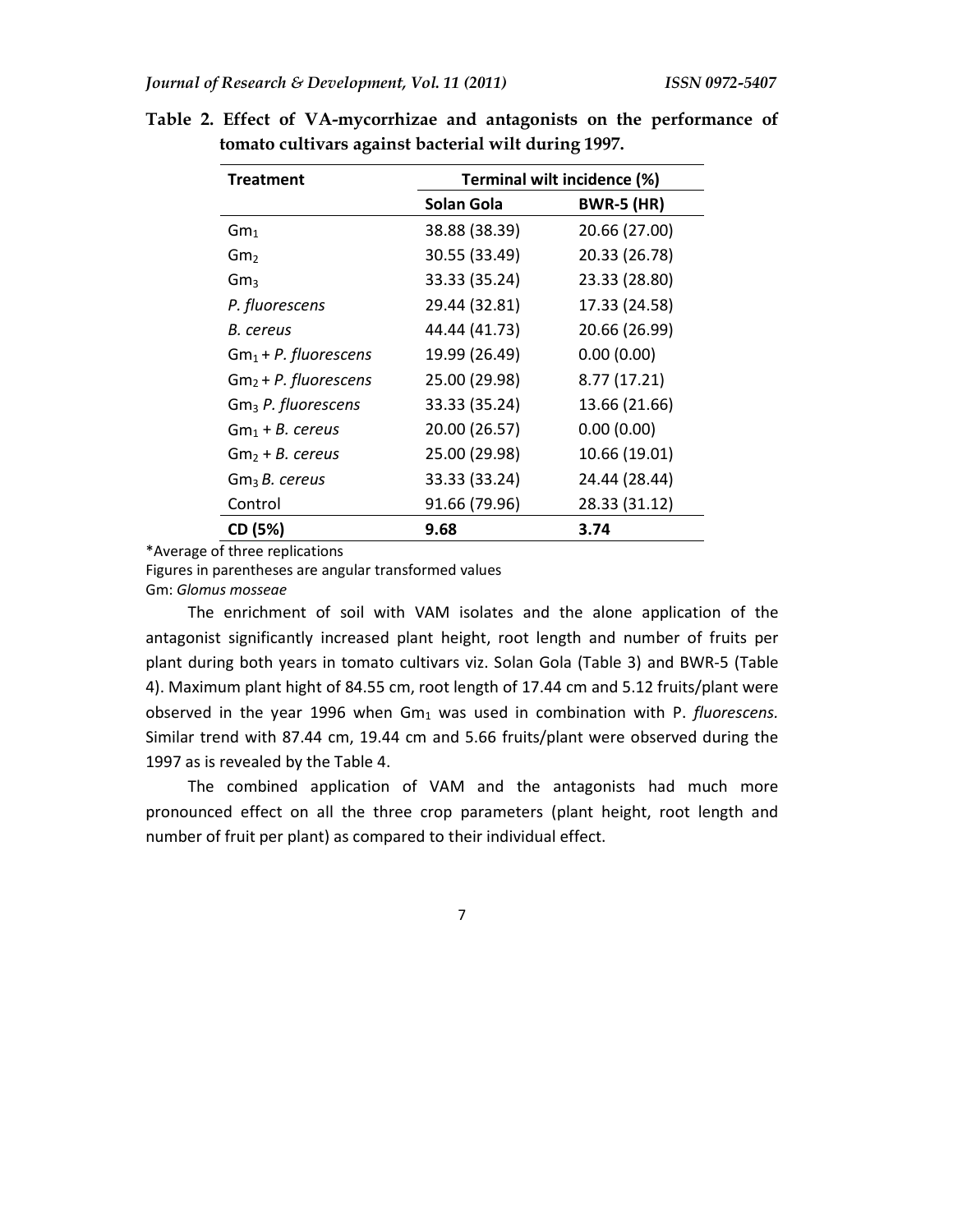| <b>Treatment</b>        | Terminal wilt incidence (%) |                |              |    |
|-------------------------|-----------------------------|----------------|--------------|----|
|                         | Plant height (cm            | length<br>Root | No.          | of |
|                         |                             | (cm)           | fruits/plant |    |
| Gm <sub>1</sub>         | 48.21                       | 11.98          | 3.33         |    |
| $\rm{Gm}_{2}$           | 47.71                       | 12.07          | 3.00         |    |
| $\rm{Gm}_{3}$           | 41.66                       | 9.91           | 3.21         |    |
| P. fluorescens          | 51.55                       | 12.10          | 4.77         |    |
| B. cereus               | 52.44                       | 11.10          | 4.10         |    |
| $Gm_1 + P.$ fluorescens | 84.55                       | 17.44          | 5.10         |    |
| $Gm2 + P.$ fluorescens  | 67.10                       | 14.03          | 4.22         |    |
| $Gm3$ P. fluorescens    | 62.55                       | 12.92          | 4.32         |    |
| $Gm1 + B.$ cereus       | 82.22                       | 16.38          | 4.44         |    |
| $Gm2 + B.$ cereus       | 62.66                       | 14.92          | 4.48         |    |
| $Gm3 B.$ cereus         | 59.33                       | 13.47          | 4.47         |    |
| Control                 | 26.33                       | 5.00           | 1.00         |    |
| CD (5%)                 | 8.67                        | 1.42           | 1.05         |    |

**Table 3. Effect of VA-mycorrhizae and antagonists on plant height, root length and fruit number of tomato cv. Solan Gola during 1996.** 

\*Average of three replications

Gm: *Glomus mosseae*

The previous studies conducted by Parashar (1995) have shown the efficacy of VAmycorrhizal fungi (*Glomus* spp.) and antagonistic rhizobacteria (*P. fluorescens* and *Bacillus* sp.) individually against bacterial wilt using tomato cv. Solan Gola. However, in the present study, it was endeavoured to determine the combined effect of VAM and antagonists on the performance of tomato cvs. Solan Gola and BWR-5(HR) with varying degree of terminal wilt incidence. During first year, the combined use of VAM and with antagonists reduced wilt incidence in both cultivars synergistically as compared to their individual effect, the VAM isolate Gm1 alongwith the antagonist *P. fluorescens* reduced wilt by six times in the highly susceptible cv. Solan Gola and 25 times less in moderately susceptible cv. BWR-5 (HR) as compared to Gm1 alone. Like wise the VAM isolate Gm1 alongwith the antagonist *B. cereus* reduced wilt by 25 times as compared to Gm1 alone

8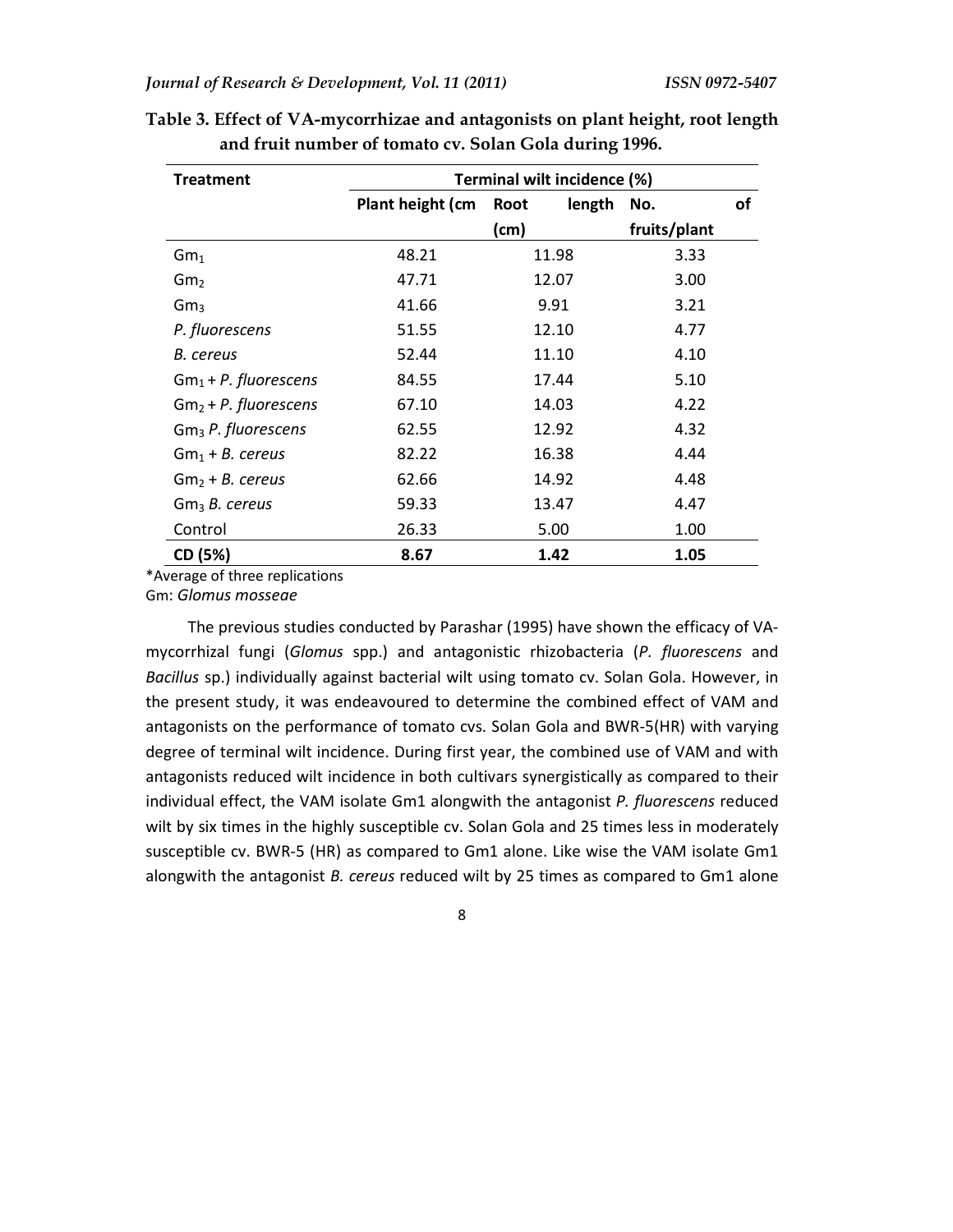in BWR-5 (HR) but the combination had no significant effect in case of Solan Gola. Similar trend was also obtained during second year except combined use of VAM (Gm1) with *B. cereus* reduced by 50 per cent as compared to alone. The yearly variation could be explained due to the reason that both the VAM and the antagonist could get more time for colonization of the roots of tomato during second year. The response of *B. cereus* on the performance of tomato cvs. could be done to its relative degree of colonization of the roots of two tomato cvs. The combined use of at least VAM (Gm1) and antagonist (*P. fluorescens*) not only reduced wilt synergistically but also resulted in significant increase in plant height, root length and the number of fruits per plant in both the cultivars. Thus the combined use of VAM and antagonists can prove one of the potential parameters in integrated management for bacterial wilt.

| <b>Treatment</b>               | Terminal wilt incidence (%) |             |              |
|--------------------------------|-----------------------------|-------------|--------------|
|                                | <b>Plant height</b>         | <b>Root</b> | οf<br>No.    |
|                                | (cm                         | length (cm) | fruits/plant |
| Gm <sub>1</sub>                | 58.10                       | 14.99       | 3.21         |
| Gm <sub>2</sub>                | 54.28                       | 14.81       | 4.00         |
| Gm <sub>3</sub>                | 57.33                       | 12.84       | 3.88         |
| P. fluorescens                 | 52.33                       | 15.32       | 4.77         |
| B. cereus                      | 56.55                       | 14.32       | 4.11         |
| $Gm_1 + P. Fluorescens$        | 87.44                       | 19.44       | 5.66         |
| $Gm2 + P$ . fluorescens        | 67.77                       | 16.03       | 4.77         |
| Gm <sub>3</sub> P. fluorescens | 66.10                       | 14.92       | 4.44         |
| $Gm_1 + B.$ cereus             | 86.66                       | 19.21       | 4.44         |
| Gm <sub>2</sub> + B. cereus    | 73.10                       | 17.62       | 4.55         |
| Gm <sub>3</sub> B. cereus      | 67.88                       | 15.84       | 4.77         |
| Control                        | 34.99                       | 7.75        | 2.77         |
| CD (5%)                        | 7.26                        | 1.37        | 0.93         |

**Table 4. Effect of VA-mycorrhizae and antagonists on plant height, root length and fruit number of tomato cv. BWR (HR) during 1997**

\*Average of three replications

Gm: *Glomus mosseae*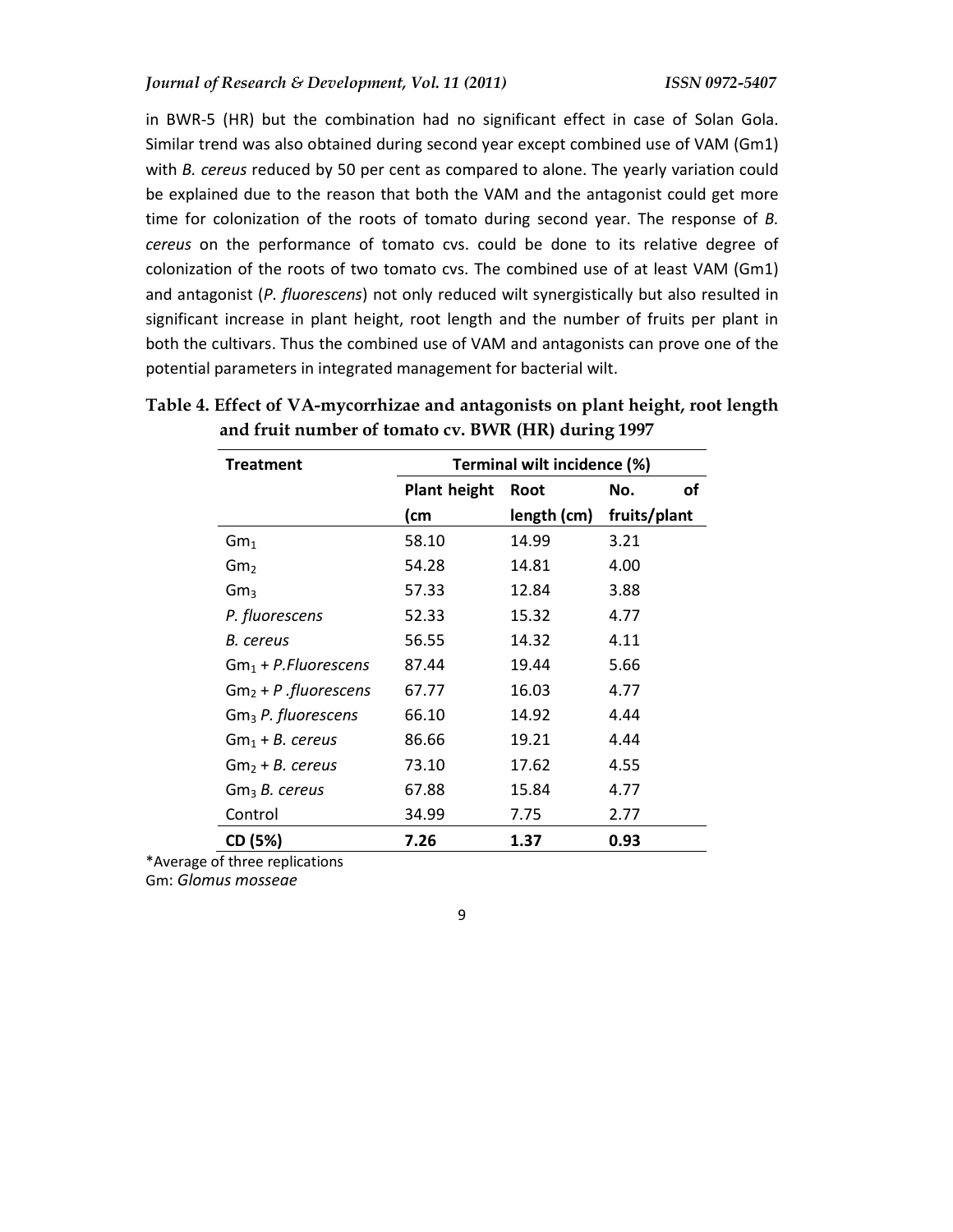#### *Journal of Research & Development, Vol. 11 (2011) ISSN 0972-5407*

The role of VAM fungi for the control of soil borne diseases has been well documented (Caron *et al*., 1986; Jalali and Chand, 1988; Jalali *et al*., 1990 and Chandra, 1992), but relatively little work has been done on bacterial pathogens. The present study corroborates with the findings of Halos and Zarilla (1979) who maintained that prior infection with mycorrhiza reduced wilt incidence in sterilized and unsterlized soil when inoculated with *R. solanacearum*. Garcia – Garrido and Ocampoo (1989). In another study found significant interaction between *G. mosseae* and *Erwinia carotovora* and envisaged its effect on the growth of tomato plants. Dochow and Abov-Shaar (1990) also found that combination of *Glomus* sp. and *B. subtillis* strain 799 resulted in impeding disease of tomato and increasing growth and yield. Suresh and Rai (1991) shall further observed that extracts from mycorrhizal tomato roots infested with *G. fasiculatus* reduced the population of *R. solanacearum*.

The possible reasons for wilt reduction and significant increase in growth parameters of tomato plants could be that mycorrhizal colonization induces strengthening of cell walls by enhanced production of lignins. Lignins, acting as induced resistance substances, are believed to provide effective barriers to pathogen attacks. Increased plant growth was achieved because mycorrhizae had got developed on nonmycorrhizal plants, like tomato which ensured the plants with increased availability of water and nutrients. Further, stronger vascular system in VAM colonized tomato plants imparts greater mechanical strength. The synergistic effect of VAM and antagonists was presumably because both are strong root colonizers of tomato plants.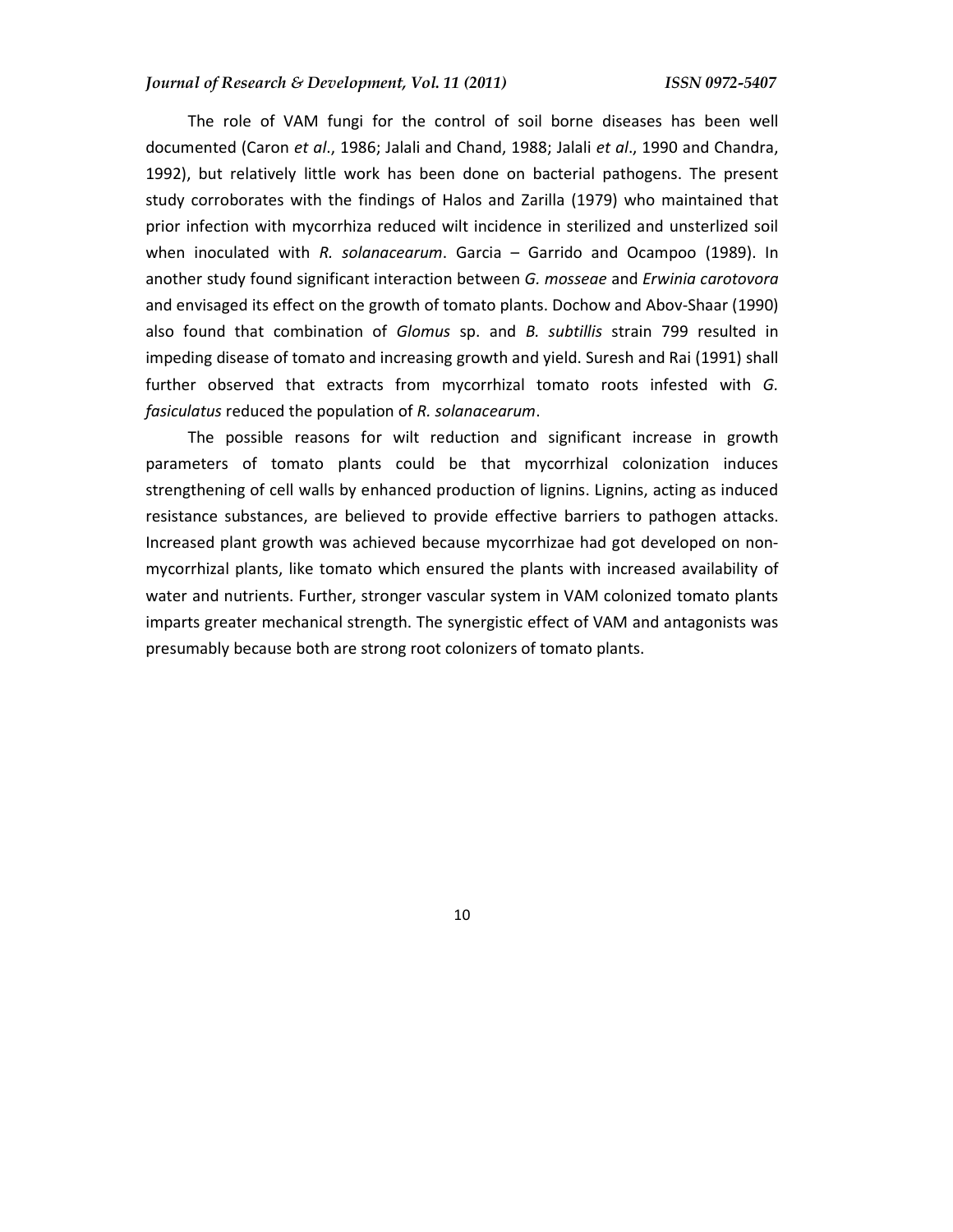#### **REFERENCES**

- Dochow, H. and Abou-Shaar, M. 1990. On the phytosanitary effect of VA-mycorrhiza in tomatoes to the corky-root disease, *Zentraeblatt fur microbiologic* **145:** 171-176.
- Caron, M., Fortin, J.A. and Richard, C. 1986. Effect of phosphorus concentration and *Glomus intraradices* on *Fusarium* crown and root rot of tomato. *Phytopathology*, **46:** 942-946.
- Chandra, S. 1992. VA-mycorrhiza Dimenscons of its applications. *Indian Phytopath*., **45:** 391-406.
- Garcia- Garrido, J.M. and Oeampo, J.A. 1989. Interaction between *Glomus mosseae* and *Erwinia carotovora* and its effect on growth of tomato plants. *New Phytologist*, **110:** 551-555.
- Hayward, A.C., 1991. Biological and epidemiology of bacterial wilt caused by *Pseudomonas solanacearum*. *Annl. Rev. Phytopath*, **29:** 65-87.
- Jalali, B.L. Chabra, M.L. and Singh, R.P. 1990. Interaction between vesicular arbuscular mycorrhizal endophyte and *Macrophomina phaseolina* in mung bean. *Indian Phytopath*., **43:** 527-530.
- Jalali, B.L. and Chand, H. 1988. Role of VAM in biological control of plant diseases.p 209- 215In: *Proc. 1st Asian Conf. Mycorrhizae*, Madras, India.
- Parashar, A. 1995. *Biological control of bacterial wilt of tomato caused by Pseudomonas solanacearum*. Ph.D. Thesis, HRKV, Palampur, 86 p.
- Suresh, C.K. and Rai, P.K. 1991. Interaction of *Pseudomonas solanacearum* with antagonistic bacteria and VA-mycorrhiza. *Current Research*, **20**: 26-37
- Trigalet, A., Frey, P. and Demerry –Trigalet, D. 1994. Biological control of bacterial wilt caused by *Pseudomonas solanacearum*. State of the art of understanding. p. 225- 234 *In:* Hartman, G.L. and Hayward, A.C. (Eds.) *Bacterial wilt: The disease and its causative agent*, *Pseudomonas solanacearum.*